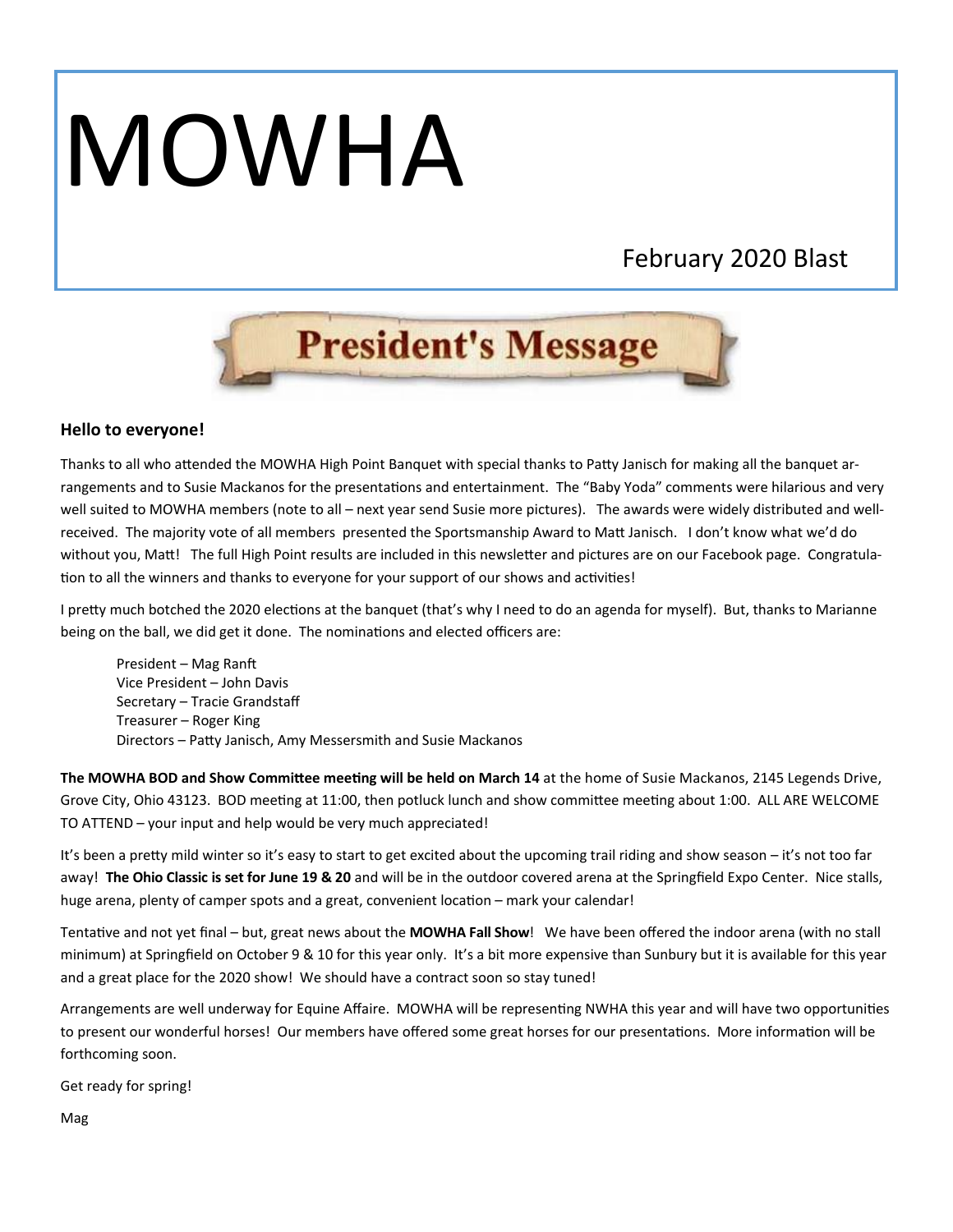## MOWHA BOARD OF DIRECTORS MEETING

When: March 14, 2020

Where: 2145 Legends Drive

Grove City OH 43123

Time: 11:00 AM



Pot Luck Lunch between BOD meeting and Show committee meeting. Bring your best item

MOWHA SHOW COMMITTEE MEETING

Following Board meeting.

No earlier than 1:00 pm

*All members are welcome to attend*